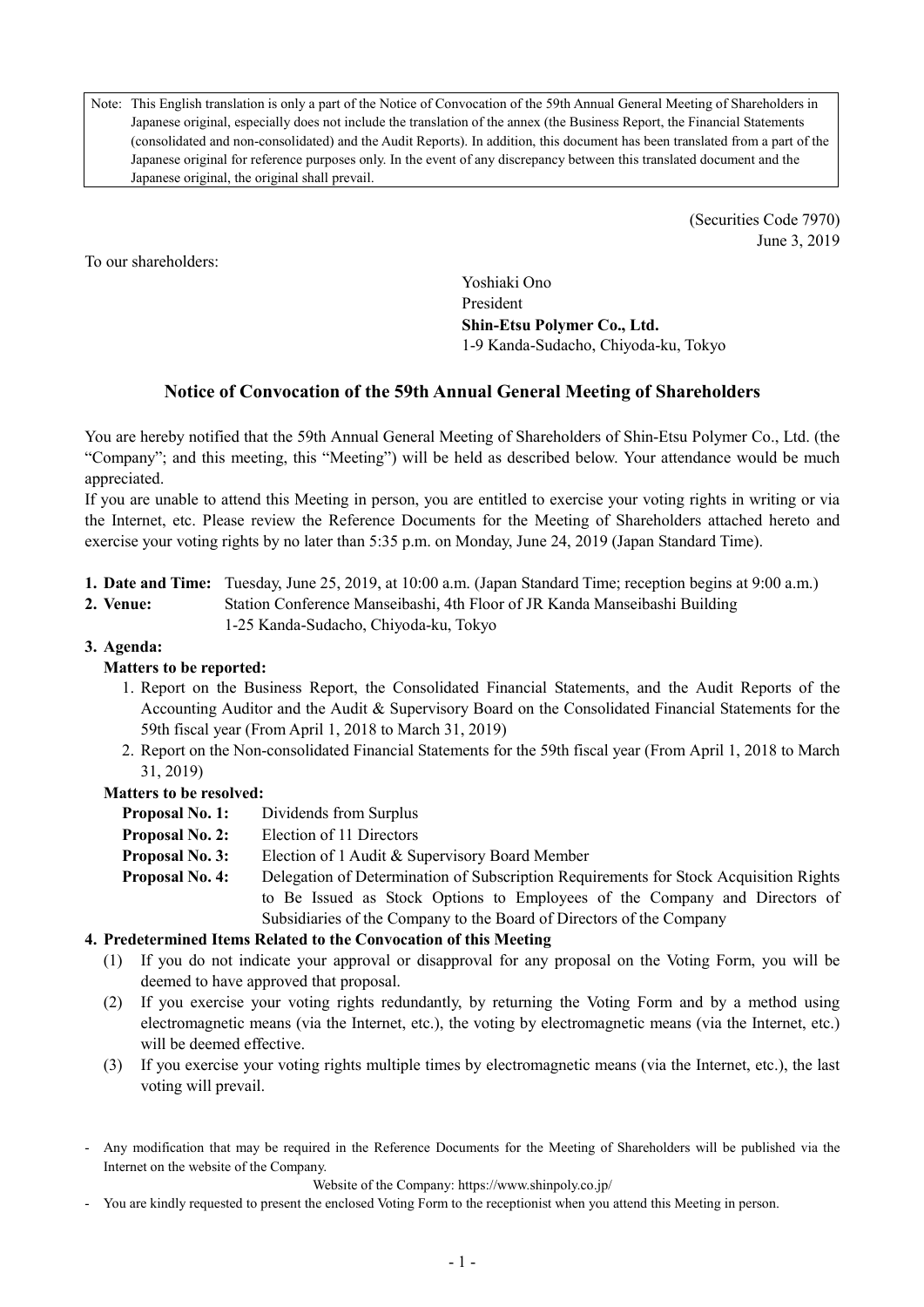#### **Reference Documents for the Meeting of Shareholders**

## Proposal No. 1: Dividends from Surplus

The Company proposes the dividends from surplus as follows:

The Company considers the return of profits to shareholders to be one of the most important management priorities. With the objective of increasing corporate value through a strengthening of its corporate foundation and sustainable growth, the basic policy of the Company is to continue paying stable dividends on a medium-term basis in line with business results, while at the same time securing funds for the soundness of the financial strength, R&D investment, investments for production facilities and M&A, etc.

As for the year-end dividend for the 59th fiscal year, in comprehensive consideration of the business performance and future business developments, etc., the Company proposes to pay a dividend of ¥8 per share. As a result, the annual dividend will total ¥16 per share, including the interim dividend paid of ¥8 per share, which is ¥4 higher than that for the previous fiscal year.

Matters concerning year-end dividend:

- (1) Type of dividend property Cash
- (2) Matters concerning allocation of dividend property to shareholders and the total amount thereof ¥8 per share of common stock of the Company totaling ¥649,968,592
- (3) Effective date of dividend from surplus June 26, 2019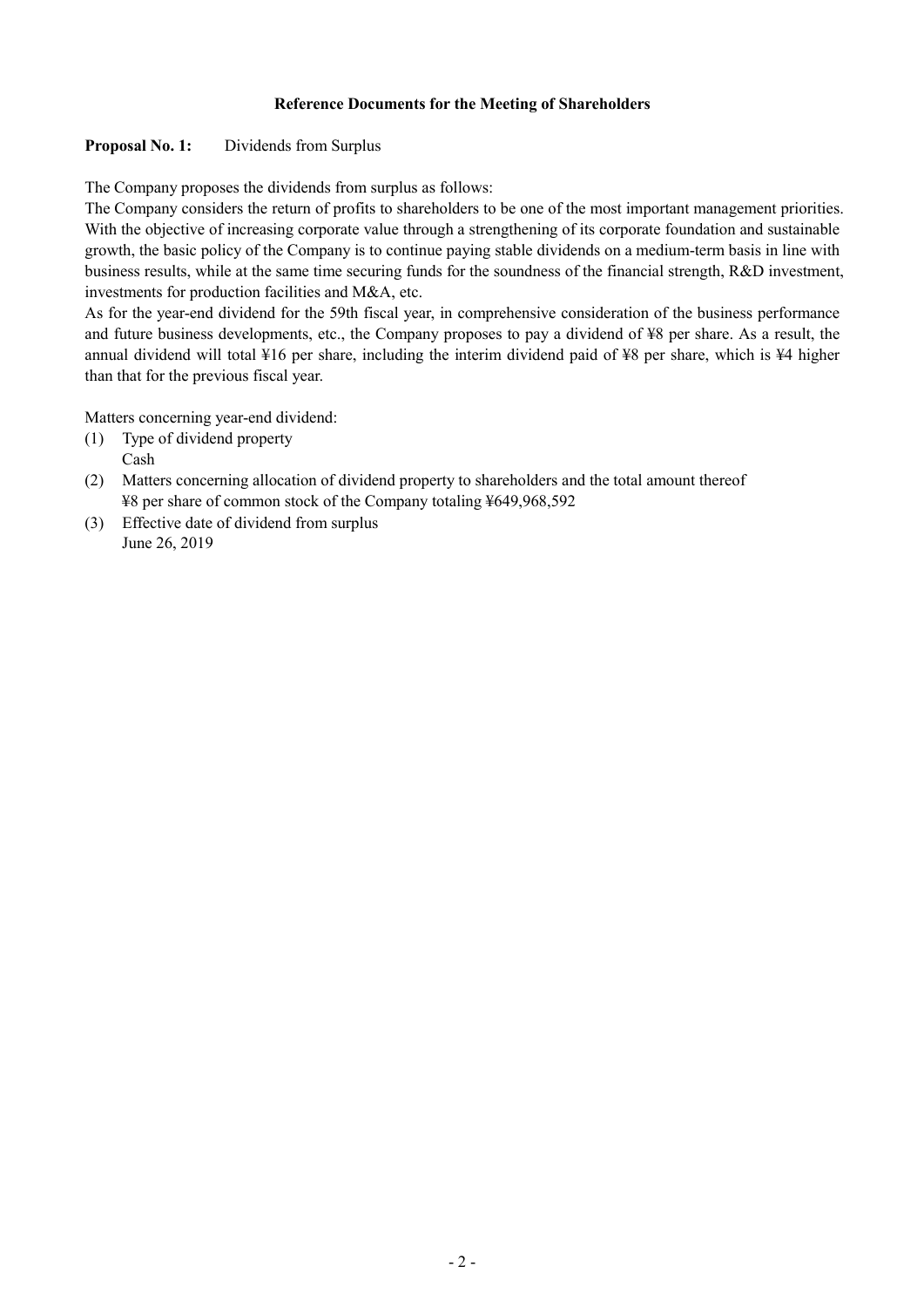# Proposal No. 2: Election of 11 Directors

At the conclusion of this Meeting, the terms of office of all 12 Directors will expire.

In that regard, the Company proposes the election of 11 Directors, lowering the number of Directors by one to enhance the efficiency of the management system.

The candidates for Director are as follows:

| Candidate<br>No. | Name                | Current position and responsibility in the<br>Company                                                                                                                                         |                                        | Attendance at<br>meetings of the<br><b>Board of Directors</b> |
|------------------|---------------------|-----------------------------------------------------------------------------------------------------------------------------------------------------------------------------------------------|----------------------------------------|---------------------------------------------------------------|
| 1                | Yoshiaki Ono        | President                                                                                                                                                                                     | Reelection                             | 14/14                                                         |
| 2                | Toshiaki Deto       | Executive Director and General Manager of<br>Sales Unit                                                                                                                                       | Reelection                             | 14/14                                                         |
| 3                | Toru Takayama       | Senior Director, in charge of<br>Environmental Control & Safety and<br>Internal Auditing and General Manager of<br>Office of the President                                                    | Reelection                             | 14/14                                                         |
| $\overline{4}$   | Mikio Furukawa      | Senior Director and General Manager of<br>Office of Business Development, Sales<br>Unit                                                                                                       | Reelection                             | 14/14                                                         |
| 5                | Shigemichi Todoroki | Director                                                                                                                                                                                      | Reelection<br>Outside<br>Independent   | 14/14                                                         |
| 6                | Osamu Miyashita     |                                                                                                                                                                                               | New election<br>Outside<br>Independent |                                                               |
| $\overline{7}$   | Satoru Sugano       | Director and General Manager of<br>Development Unit                                                                                                                                           | Reelection                             | 14/14                                                         |
| 8                | Yasushi Shibata     | Director and General Manager of<br>Administrative Unit and General Manager<br>of Human Resources Department of<br>Administrative Unit                                                         | Reelection                             | 14/14                                                         |
| 9                | Naoki Kobayashi     | Director and General Manager of Office of<br>Sales & Marketing Unit, Sales Unit<br>President of Suzhou Shin-Etsu Polymer<br>Co., Ltd.<br>President of Shin-Etsu Polymer Shanghai<br>Co., Ltd. | Reelection                             | 14/14                                                         |
| 10               | Kan Ishihara        | Director and President of Shin-Etsu<br>Finetech Co., Ltd.                                                                                                                                     | Reelection                             | 14/14                                                         |
| 11               | Mitsuo Sato         | Director and General Manager of<br>Production Unit                                                                                                                                            | Reelection                             | 13/14                                                         |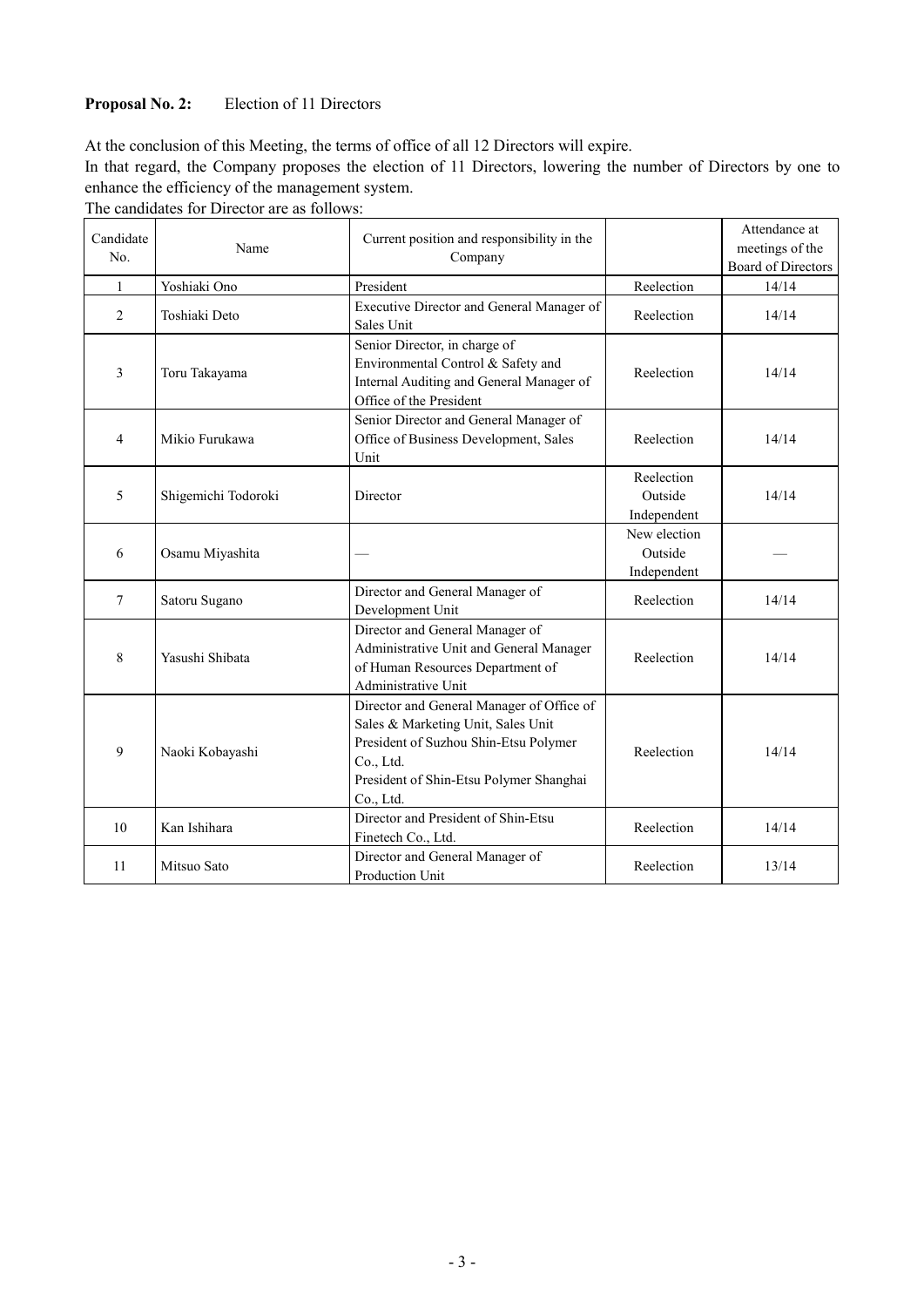| Candidate<br>No. | Name<br>(Date of birth)                                                                                                                                                                                                                                                                                                                                                                                                                                                                                                                                                                                                                                 | Career summary, and position and responsibility in the<br>Company                                    |                                                                                                                                                                                                                                                                                                                                                                                                                                                                                                                                    | Number of the<br>Company's shares<br>owned |  |  |  |  |
|------------------|---------------------------------------------------------------------------------------------------------------------------------------------------------------------------------------------------------------------------------------------------------------------------------------------------------------------------------------------------------------------------------------------------------------------------------------------------------------------------------------------------------------------------------------------------------------------------------------------------------------------------------------------------------|------------------------------------------------------------------------------------------------------|------------------------------------------------------------------------------------------------------------------------------------------------------------------------------------------------------------------------------------------------------------------------------------------------------------------------------------------------------------------------------------------------------------------------------------------------------------------------------------------------------------------------------------|--------------------------------------------|--|--|--|--|
|                  | Yoshiaki Ono                                                                                                                                                                                                                                                                                                                                                                                                                                                                                                                                                                                                                                            | Apr. 1967<br><b>June 2000</b>                                                                        | Joined Shin-Etsu Chemical Co., Ltd.<br>General Manager of Silicone-Electronics<br>Materials Research Center                                                                                                                                                                                                                                                                                                                                                                                                                        |                                            |  |  |  |  |
|                  | (January 1, 1944)<br>Reelection                                                                                                                                                                                                                                                                                                                                                                                                                                                                                                                                                                                                                         | June 2003<br>Nov. 2004                                                                               | Director<br>General Manager of Special Functional<br>Products Department                                                                                                                                                                                                                                                                                                                                                                                                                                                           |                                            |  |  |  |  |
|                  | Attendance at meetings of the<br>Board of Directors<br>14/14                                                                                                                                                                                                                                                                                                                                                                                                                                                                                                                                                                                            | June 2005<br>Dec. 2007                                                                               | Managing Director<br>General Manager of R&D and Patent<br>Department                                                                                                                                                                                                                                                                                                                                                                                                                                                               | 44,300 shares                              |  |  |  |  |
| 1                | Tenure<br>6 years                                                                                                                                                                                                                                                                                                                                                                                                                                                                                                                                                                                                                                       | June 2009<br>June 2013                                                                               | Representative Senior Managing Director and<br>General Manager of Silicone Division<br>President of the Company (current position)<br>(Significant concurrent positions outside the Company)                                                                                                                                                                                                                                                                                                                                       |                                            |  |  |  |  |
|                  | No significant concurrent positions outside the Company.<br>Reasons for nomination as candidate for Director<br>The Company has nominated Yoshiaki Ono as a candidate for Director because he possesses extensive knowledge and<br>experience centered on the silicone business at Shin-Etsu Chemical Co., Ltd., and has shown strong leadership and<br>endeavored toward the restoration of the Company's performance since he was appointed as Representative Director,<br>and it was determined that he could continue to contribute to the supervisory functions of the Board of Directors and the<br>enhancement of the Company's corporate value. |                                                                                                      |                                                                                                                                                                                                                                                                                                                                                                                                                                                                                                                                    |                                            |  |  |  |  |
| $\overline{c}$   | Toshiaki Deto<br>(December 17, 1952)<br>Reelection<br>Attendance at meetings of the<br><b>Board of Directors</b><br>14/14<br>Tenure<br>7 years                                                                                                                                                                                                                                                                                                                                                                                                                                                                                                          | Oct. 1980<br>June 1997<br>June 2007<br>June 2012<br>June 2013<br>Apr. 2014<br>June 2016<br>June 2018 | Joined the Company<br>OA Group Manager of Technology Products<br><b>Business Unit</b><br>General Manager of Technology Products<br>Business Division, High Technology Products<br><b>Business Unit</b><br>Director<br>General Manager of High Technology Products<br><b>Business Unit</b><br>General Manager of Sales Unit (current<br>position)<br>Senior Director<br>Executive Director (current position)<br>(Significant concurrent positions outside the Company)<br>No significant concurrent positions outside the Company. | 63,900 shares                              |  |  |  |  |
|                  | Reasons for nomination as candidate for Director<br>The Company has nominated Toshiaki Deto as a candidate for Director because he possesses abundant experience and<br>knowledge in sales gained while mainly engaged in the precision molded product business, is currently responsible for<br>the Sales Unit, and it was determined that he could continue to contribute to the enhancement of the Company's<br>corporate value.                                                                                                                                                                                                                     |                                                                                                      |                                                                                                                                                                                                                                                                                                                                                                                                                                                                                                                                    |                                            |  |  |  |  |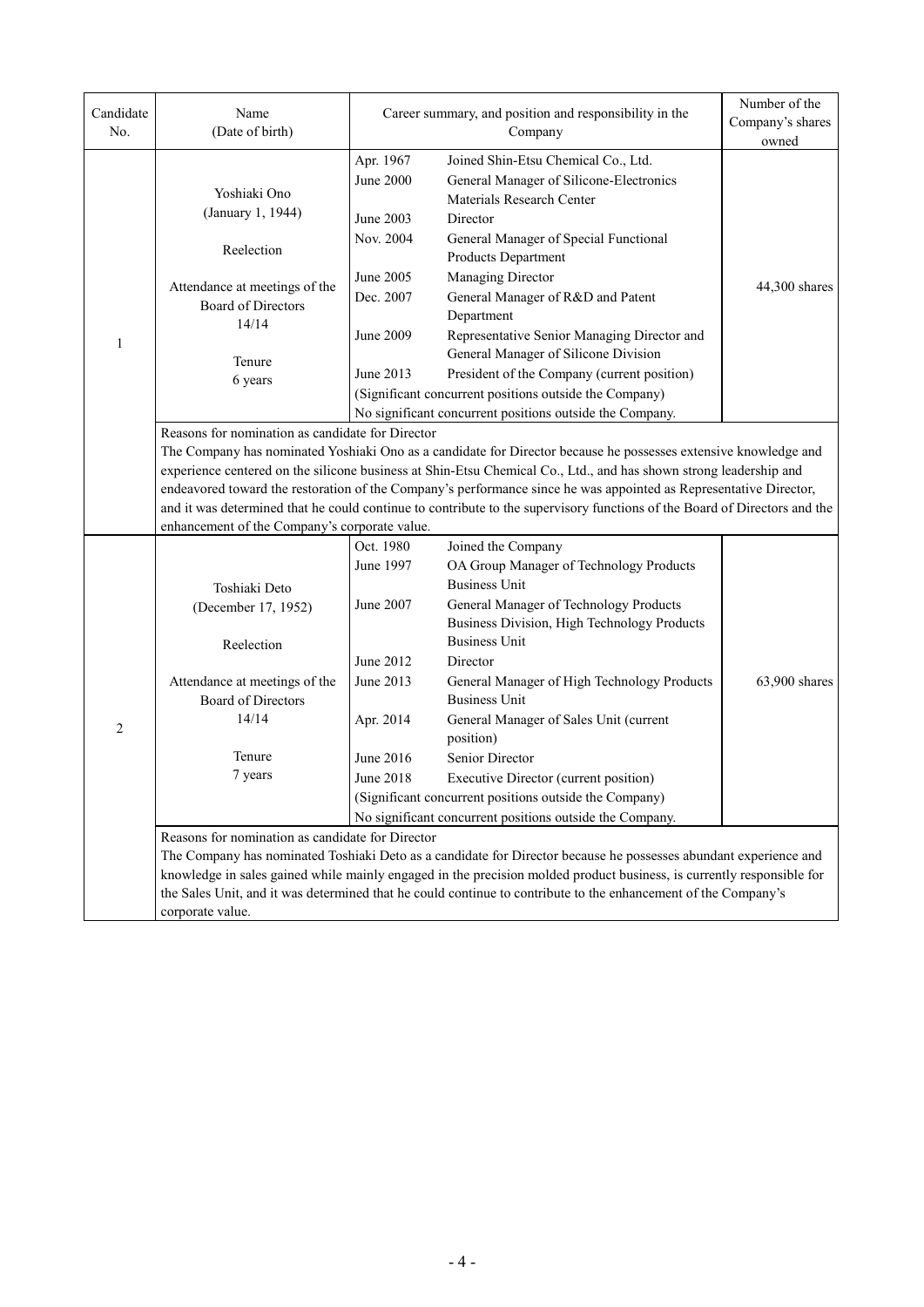| Candidate<br>No. | Name<br>(Date of birth)                                                                                                                                                                                                                                                                                                                                                                                                                                                                              | Career summary, and position and responsibility in the<br>Company |                                                                                                                | Number of the<br>Company's shares<br>owned |  |  |  |
|------------------|------------------------------------------------------------------------------------------------------------------------------------------------------------------------------------------------------------------------------------------------------------------------------------------------------------------------------------------------------------------------------------------------------------------------------------------------------------------------------------------------------|-------------------------------------------------------------------|----------------------------------------------------------------------------------------------------------------|--------------------------------------------|--|--|--|
|                  |                                                                                                                                                                                                                                                                                                                                                                                                                                                                                                      | Apr. 1980                                                         | Joined the Company                                                                                             |                                            |  |  |  |
|                  |                                                                                                                                                                                                                                                                                                                                                                                                                                                                                                      | Apr. 1994                                                         | Manager of Hong Kong Branch                                                                                    |                                            |  |  |  |
|                  |                                                                                                                                                                                                                                                                                                                                                                                                                                                                                                      | June 2002                                                         | President of Shin-Etsu Polymer America, Inc.                                                                   |                                            |  |  |  |
|                  |                                                                                                                                                                                                                                                                                                                                                                                                                                                                                                      | Mar. 2004                                                         | President of Shin-Etsu Polymer México, S.A.de<br>C.V.                                                          |                                            |  |  |  |
|                  |                                                                                                                                                                                                                                                                                                                                                                                                                                                                                                      | June 2007                                                         | General Manager of RC Division, Electronic<br>Device Business Unit of the Company                              |                                            |  |  |  |
|                  | Toru Takayama<br>(November 2, 1952)                                                                                                                                                                                                                                                                                                                                                                                                                                                                  | Oct. 2008                                                         | General Manager of Sales Unit, Electronic<br>Device Business Unit                                              |                                            |  |  |  |
|                  | Reelection                                                                                                                                                                                                                                                                                                                                                                                                                                                                                           | Mar. 2010                                                         | President of Suzhou Shin-Etsu Polymer Co.,<br>Ltd.                                                             |                                            |  |  |  |
|                  | Attendance at meetings of the                                                                                                                                                                                                                                                                                                                                                                                                                                                                        |                                                                   | President of Shin-Etsu Polymer Shanghai Co.,                                                                   | 38,600 shares                              |  |  |  |
|                  | <b>Board of Directors</b>                                                                                                                                                                                                                                                                                                                                                                                                                                                                            |                                                                   | Ltd.                                                                                                           |                                            |  |  |  |
|                  | 14/14                                                                                                                                                                                                                                                                                                                                                                                                                                                                                                | June 2012                                                         | Director of the Company                                                                                        |                                            |  |  |  |
| 3                |                                                                                                                                                                                                                                                                                                                                                                                                                                                                                                      |                                                                   | General Manager of Electronic Device<br><b>Business Unit</b>                                                   |                                            |  |  |  |
|                  | Tenure<br>7 years                                                                                                                                                                                                                                                                                                                                                                                                                                                                                    | Apr. 2014                                                         | General Manager of Office of International<br>Business, Sales Unit                                             |                                            |  |  |  |
|                  |                                                                                                                                                                                                                                                                                                                                                                                                                                                                                                      | June 2017                                                         | In charge of Environmental Control & Safety                                                                    |                                            |  |  |  |
|                  |                                                                                                                                                                                                                                                                                                                                                                                                                                                                                                      |                                                                   | and Internal Auditing and General Manager of                                                                   |                                            |  |  |  |
|                  |                                                                                                                                                                                                                                                                                                                                                                                                                                                                                                      |                                                                   | Office of the President (current position)                                                                     |                                            |  |  |  |
|                  |                                                                                                                                                                                                                                                                                                                                                                                                                                                                                                      | <b>June 2018</b>                                                  | Senior Director (current position)                                                                             |                                            |  |  |  |
|                  |                                                                                                                                                                                                                                                                                                                                                                                                                                                                                                      |                                                                   | (Significant concurrent positions outside the Company)                                                         |                                            |  |  |  |
|                  | No significant concurrent positions outside the Company.<br>Reasons for nomination as candidate for Director                                                                                                                                                                                                                                                                                                                                                                                         |                                                                   |                                                                                                                |                                            |  |  |  |
|                  | The Company has nominated Toru Takayama as a candidate for Director because he possesses abundant experience and<br>knowledge gained while mainly engaged in the electronic device business and responsible for overseas offices, is<br>currently responsible for Environmental Control & Safety and Internal Auditing, serving as General Manager of Office<br>of the President, and it was determined that he could continue to contribute to the enhancement of the Company's<br>corporate value. |                                                                   |                                                                                                                |                                            |  |  |  |
|                  |                                                                                                                                                                                                                                                                                                                                                                                                                                                                                                      | Apr. 1979                                                         | Joined the Company                                                                                             |                                            |  |  |  |
|                  |                                                                                                                                                                                                                                                                                                                                                                                                                                                                                                      | Oct. 2001                                                         | FI Development Group Manager of Electronics<br>Material Handling Products Business Unit                        |                                            |  |  |  |
|                  |                                                                                                                                                                                                                                                                                                                                                                                                                                                                                                      | Oct. 2004                                                         | FI Control Manager of Electronics Material                                                                     |                                            |  |  |  |
|                  | Mikio Furukawa                                                                                                                                                                                                                                                                                                                                                                                                                                                                                       |                                                                   | Handling Products Division, High Technology                                                                    |                                            |  |  |  |
|                  | (June 20, 1954)                                                                                                                                                                                                                                                                                                                                                                                                                                                                                      |                                                                   | Products Business Unit                                                                                         |                                            |  |  |  |
|                  | Reelection                                                                                                                                                                                                                                                                                                                                                                                                                                                                                           | Oct. 2008                                                         | General Manager of FI Division, High<br>Technology Products Business Unit                                      |                                            |  |  |  |
|                  |                                                                                                                                                                                                                                                                                                                                                                                                                                                                                                      | June 2013                                                         | Director                                                                                                       |                                            |  |  |  |
|                  | Attendance at meetings of the                                                                                                                                                                                                                                                                                                                                                                                                                                                                        |                                                                   | General Manager of EP Division, High                                                                           | 18,800 shares                              |  |  |  |
|                  | Board of Directors                                                                                                                                                                                                                                                                                                                                                                                                                                                                                   |                                                                   | Technology Products Business Unit                                                                              |                                            |  |  |  |
| 4                | 14/14                                                                                                                                                                                                                                                                                                                                                                                                                                                                                                | Feb. 2014                                                         | President of Urawa Polymer Co., Ltd.                                                                           |                                            |  |  |  |
|                  | Tenure                                                                                                                                                                                                                                                                                                                                                                                                                                                                                               | Apr. 2014                                                         | General Manager of Sales & Marketing                                                                           |                                            |  |  |  |
|                  | 6 years                                                                                                                                                                                                                                                                                                                                                                                                                                                                                              | June 2017                                                         | Division III, Sales Unit of the Company                                                                        |                                            |  |  |  |
|                  |                                                                                                                                                                                                                                                                                                                                                                                                                                                                                                      |                                                                   | General Manager of Office of Business<br>Development, Sales Unit (current position)                            |                                            |  |  |  |
|                  |                                                                                                                                                                                                                                                                                                                                                                                                                                                                                                      | <b>June 2018</b>                                                  | Senior Director (current position)                                                                             |                                            |  |  |  |
|                  |                                                                                                                                                                                                                                                                                                                                                                                                                                                                                                      |                                                                   | (Significant concurrent positions outside the Company)                                                         |                                            |  |  |  |
|                  |                                                                                                                                                                                                                                                                                                                                                                                                                                                                                                      |                                                                   | No significant concurrent positions outside the Company.                                                       |                                            |  |  |  |
|                  | Reasons for nomination as candidate for Director                                                                                                                                                                                                                                                                                                                                                                                                                                                     |                                                                   |                                                                                                                |                                            |  |  |  |
|                  |                                                                                                                                                                                                                                                                                                                                                                                                                                                                                                      |                                                                   | The Company has nominated Mikio Furukawa as a candidate for Director because he possesses abundant experience  |                                            |  |  |  |
|                  |                                                                                                                                                                                                                                                                                                                                                                                                                                                                                                      |                                                                   | and knowledge in not only sales but also research and development gained while mainly engaged in the precision |                                            |  |  |  |
|                  | molded product business, is currently responsible for Business Development in the Sales & Marketing Division, and it<br>was determined that he could continue to contribute to the enhancement of the Company's corporate value.                                                                                                                                                                                                                                                                     |                                                                   |                                                                                                                |                                            |  |  |  |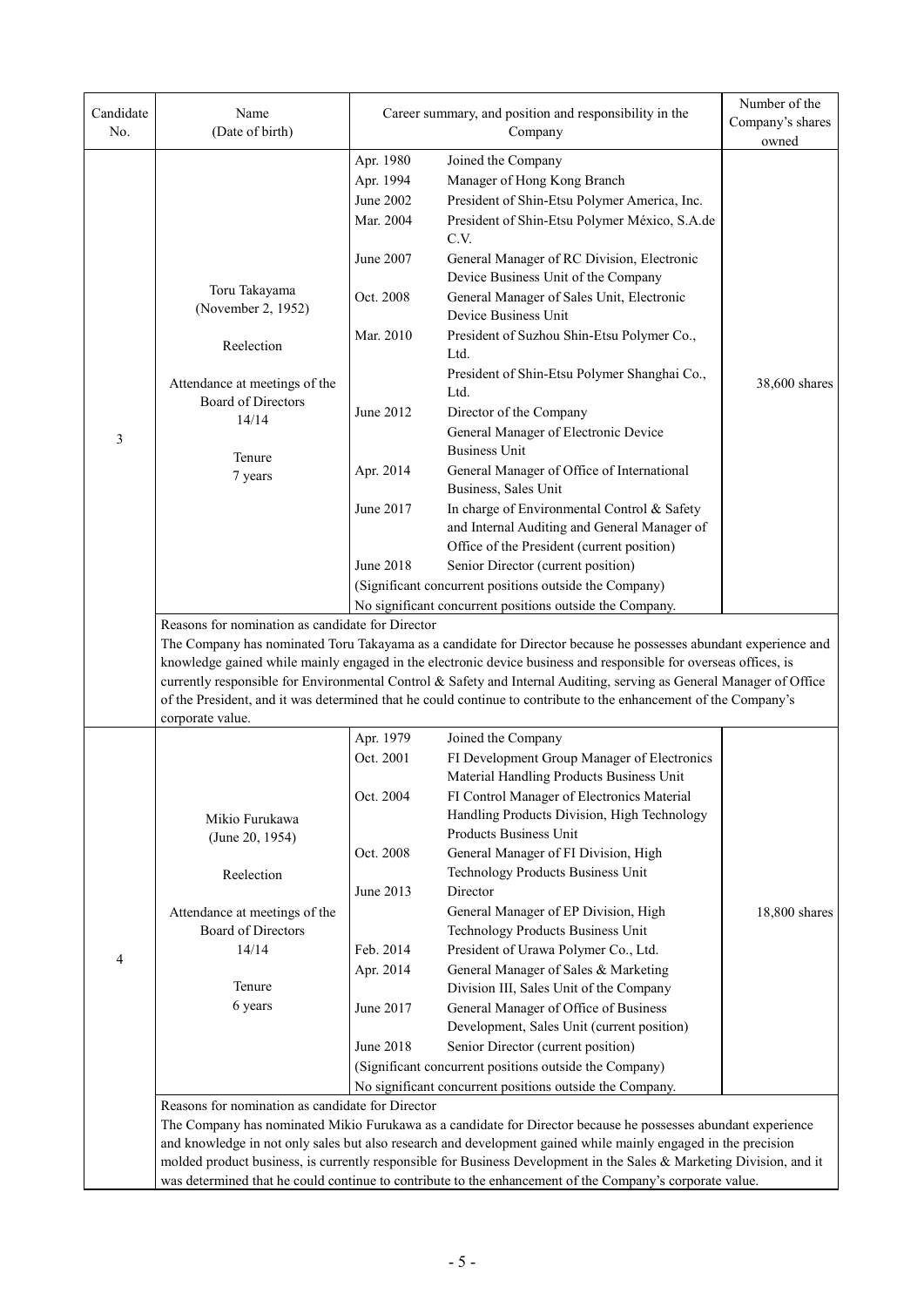| Candidate<br>No. | Name<br>(Date of birth)                                                                                                                                                                                                                     | Career summary, and position and responsibility in the                                                                                               | Number of the<br>Company's shares<br>owned                                                                                |          |  |  |  |  |
|------------------|---------------------------------------------------------------------------------------------------------------------------------------------------------------------------------------------------------------------------------------------|------------------------------------------------------------------------------------------------------------------------------------------------------|---------------------------------------------------------------------------------------------------------------------------|----------|--|--|--|--|
|                  |                                                                                                                                                                                                                                             | Mar. 1972                                                                                                                                            | Registered as Certified Public Accountant                                                                                 |          |  |  |  |  |
|                  |                                                                                                                                                                                                                                             | <b>June 1988</b>                                                                                                                                     | Senior Partner of Chuo Audit Corporation                                                                                  |          |  |  |  |  |
|                  |                                                                                                                                                                                                                                             | May 2005                                                                                                                                             | President of Shigemichi Todoroki Tax                                                                                      |          |  |  |  |  |
|                  | Shigemichi Todoroki                                                                                                                                                                                                                         |                                                                                                                                                      | Accountant Office (current position)                                                                                      |          |  |  |  |  |
|                  | (November 9, 1946)                                                                                                                                                                                                                          | Jan. 2006                                                                                                                                            | Examiner of the Certified Public Accountant                                                                               |          |  |  |  |  |
|                  |                                                                                                                                                                                                                                             |                                                                                                                                                      | Examination (oral)                                                                                                        |          |  |  |  |  |
|                  | Reelection                                                                                                                                                                                                                                  | Aug. 2007                                                                                                                                            | Senior Partner of Ernst & Young ShinNihon                                                                                 |          |  |  |  |  |
|                  | Outside                                                                                                                                                                                                                                     | (Currently Ernst & Young ShinNihon LLC)<br>June 2011<br>Auditor of the Japan Industrial Management &<br>Accounting Institute Incorporated Foundation |                                                                                                                           |          |  |  |  |  |
|                  | Independent                                                                                                                                                                                                                                 |                                                                                                                                                      |                                                                                                                           |          |  |  |  |  |
|                  |                                                                                                                                                                                                                                             |                                                                                                                                                      |                                                                                                                           | - shares |  |  |  |  |
|                  | Attendance at meetings of the                                                                                                                                                                                                               |                                                                                                                                                      | (Currently the Japan Industrial Management &                                                                              |          |  |  |  |  |
|                  | Board of Directors                                                                                                                                                                                                                          |                                                                                                                                                      | Accounting Institute General Incorporated                                                                                 |          |  |  |  |  |
|                  | 14/14                                                                                                                                                                                                                                       |                                                                                                                                                      | Foundation) (current position)                                                                                            |          |  |  |  |  |
|                  |                                                                                                                                                                                                                                             | Sept. 2013                                                                                                                                           | President of Shigemichi Todoroki Certified                                                                                |          |  |  |  |  |
|                  | Tenure                                                                                                                                                                                                                                      |                                                                                                                                                      | Public Accountant Office (current position)                                                                               |          |  |  |  |  |
| 5                | 4 years                                                                                                                                                                                                                                     | June 2015<br>Director of the Company (current position)                                                                                              |                                                                                                                           |          |  |  |  |  |
|                  |                                                                                                                                                                                                                                             |                                                                                                                                                      |                                                                                                                           |          |  |  |  |  |
|                  |                                                                                                                                                                                                                                             |                                                                                                                                                      |                                                                                                                           |          |  |  |  |  |
|                  | Shigemichi Todoroki Certified Public Accountant Office                                                                                                                                                                                      |                                                                                                                                                      |                                                                                                                           |          |  |  |  |  |
|                  | Reasons for nomination as candidate for outside Director                                                                                                                                                                                    |                                                                                                                                                      |                                                                                                                           |          |  |  |  |  |
|                  | The Company has nominated Shigemichi Todoroki as a candidate for outside Director because it was determined that                                                                                                                            |                                                                                                                                                      |                                                                                                                           |          |  |  |  |  |
|                  | he continues to be capable of fully serving the role expected as an outside Director, including providing supervision of                                                                                                                    |                                                                                                                                                      |                                                                                                                           |          |  |  |  |  |
|                  | decision-making by the Board of Directors and execution of duties by directors from an objective and professional                                                                                                                           |                                                                                                                                                      |                                                                                                                           |          |  |  |  |  |
|                  | perspective, based on the knowledge and experience he has cultivated over many years as a certified public accountant                                                                                                                       |                                                                                                                                                      |                                                                                                                           |          |  |  |  |  |
|                  | and tax accountant.                                                                                                                                                                                                                         |                                                                                                                                                      |                                                                                                                           |          |  |  |  |  |
|                  | Shigemichi Todoroki has never been directly involved in the management of a company. However, the Company has                                                                                                                               |                                                                                                                                                      |                                                                                                                           |          |  |  |  |  |
|                  | judged that he will appropriately fulfill his duties as an outside Director based on his possession of sufficient insight to                                                                                                                |                                                                                                                                                      |                                                                                                                           |          |  |  |  |  |
|                  | supervise corporate management, having extensive knowledge and experience from his many years as a certified public<br>accountant and tax accountant. Furthermore, Shigemichi Todoroki is currently an outside Director of the Company. His |                                                                                                                                                      |                                                                                                                           |          |  |  |  |  |
|                  | tenure since assuming office as outside Director has been four years. Shigemichi Todoroki is the President of                                                                                                                               |                                                                                                                                                      |                                                                                                                           |          |  |  |  |  |
|                  | Shigemichi Todoroki Tax Accountant Office and Shigemichi Todoroki Certified Public Accountant Office, but there is                                                                                                                          |                                                                                                                                                      |                                                                                                                           |          |  |  |  |  |
|                  | no special interest between the said office and the Company.                                                                                                                                                                                |                                                                                                                                                      |                                                                                                                           |          |  |  |  |  |
|                  |                                                                                                                                                                                                                                             | Apr. 1978                                                                                                                                            | Joined Mitsubishi Corporation                                                                                             |          |  |  |  |  |
|                  |                                                                                                                                                                                                                                             | Apr. 2010                                                                                                                                            | Senior Vice President and Deputy General                                                                                  |          |  |  |  |  |
|                  | Osamu Miyashita                                                                                                                                                                                                                             |                                                                                                                                                      | Manager of Kansai Branch                                                                                                  |          |  |  |  |  |
|                  | (December 18, 1954)                                                                                                                                                                                                                         | Apr. 2011                                                                                                                                            | Senior Vice President and Division COO, Retail                                                                            |          |  |  |  |  |
|                  |                                                                                                                                                                                                                                             |                                                                                                                                                      | & Healthcare Division                                                                                                     | - shares |  |  |  |  |
|                  | New election                                                                                                                                                                                                                                | Apr. 2015                                                                                                                                            | President of MC Healthcare, Inc.                                                                                          |          |  |  |  |  |
|                  | Outside<br>Independent                                                                                                                                                                                                                      | Apr. 2019                                                                                                                                            | Advisor (current position)                                                                                                |          |  |  |  |  |
| 6                |                                                                                                                                                                                                                                             |                                                                                                                                                      | (Significant concurrent positions outside the Company)                                                                    |          |  |  |  |  |
|                  | No significant concurrent positions outside the Company.                                                                                                                                                                                    |                                                                                                                                                      |                                                                                                                           |          |  |  |  |  |
|                  | Reasons for nomination as candidate for outside Director                                                                                                                                                                                    |                                                                                                                                                      |                                                                                                                           |          |  |  |  |  |
|                  |                                                                                                                                                                                                                                             |                                                                                                                                                      | The Company has nominated Osamu Miyashita as a candidate for outside Director because he possesses abundant               |          |  |  |  |  |
|                  |                                                                                                                                                                                                                                             |                                                                                                                                                      | experience and insight mainly in the area of the medical products business in a general trading company, and it was       |          |  |  |  |  |
|                  |                                                                                                                                                                                                                                             |                                                                                                                                                      | determined that he is capable of fully serving the role expected as an outside Director including providing objective and |          |  |  |  |  |
|                  |                                                                                                                                                                                                                                             |                                                                                                                                                      | appropriate supervision of the Company's management from such a perspective. Osamu Miyashita is Advisor of MC             |          |  |  |  |  |
|                  | Healthcare, Inc., but there is no special interest between the said corporation and the Company.                                                                                                                                            |                                                                                                                                                      |                                                                                                                           |          |  |  |  |  |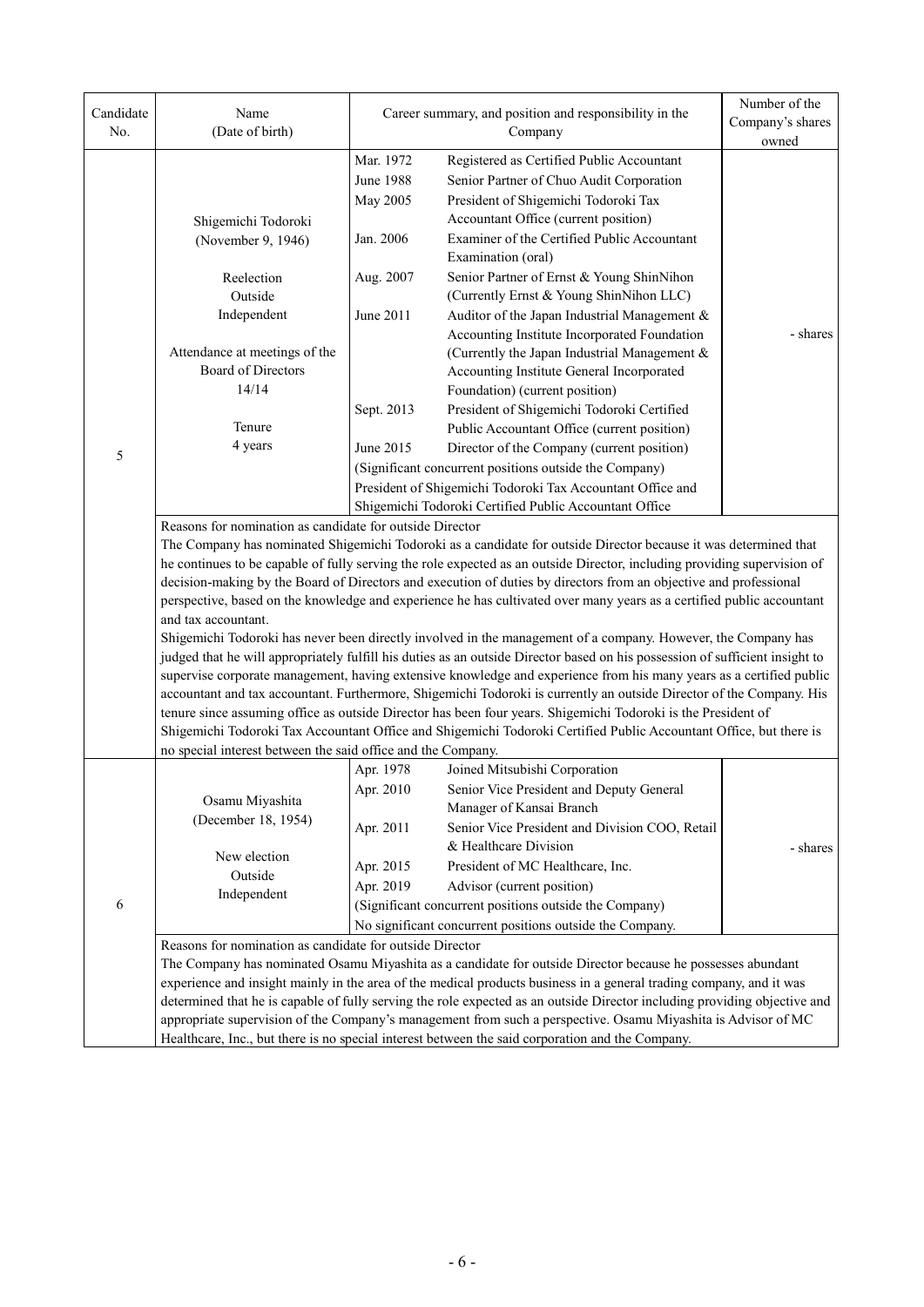| Candidate | Name                                                                                                                | Career summary, and position and responsibility in the                                               | Number of the<br>Company's shares                                                                                   |                 |  |  |  |
|-----------|---------------------------------------------------------------------------------------------------------------------|------------------------------------------------------------------------------------------------------|---------------------------------------------------------------------------------------------------------------------|-----------------|--|--|--|
| No.       | (Date of birth)                                                                                                     |                                                                                                      | owned                                                                                                               |                 |  |  |  |
|           |                                                                                                                     | Apr. 1978                                                                                            | Joined the Company                                                                                                  |                 |  |  |  |
|           |                                                                                                                     | Apr. 1995                                                                                            | SR Development Group Manager and                                                                                    |                 |  |  |  |
|           |                                                                                                                     |                                                                                                      | Technology & Production Group Manager of                                                                            |                 |  |  |  |
|           |                                                                                                                     |                                                                                                      | Kodama Plant                                                                                                        |                 |  |  |  |
|           | Satoru Sugano                                                                                                       | Feb. 2002                                                                                            | General Manager of SR Production Division of<br>Kodama Plant                                                        |                 |  |  |  |
|           | (October 7, 1954)                                                                                                   | Apr. 2003                                                                                            | General Manager of SR Production                                                                                    |                 |  |  |  |
|           |                                                                                                                     |                                                                                                      | Management Division of Technology Products                                                                          |                 |  |  |  |
|           | Reelection                                                                                                          |                                                                                                      | Business Division, High Technology Products                                                                         |                 |  |  |  |
|           | Attendance at meetings of the                                                                                       |                                                                                                      | <b>Business Unit</b>                                                                                                | $25,300$ shares |  |  |  |
|           | Board of Directors                                                                                                  | Apr. 2008                                                                                            | General Manager of SR Technology &<br>Production Management Division of                                             |                 |  |  |  |
| 7         | 14/14                                                                                                               |                                                                                                      | Technology Products Business Division, High                                                                         |                 |  |  |  |
|           |                                                                                                                     |                                                                                                      | Technology Products Business Unit                                                                                   |                 |  |  |  |
|           | Tenure<br>6 years                                                                                                   | <b>June 2009</b>                                                                                     | Manager of Kodama Plant                                                                                             |                 |  |  |  |
|           |                                                                                                                     | June 2013                                                                                            | Director (current position)                                                                                         |                 |  |  |  |
|           |                                                                                                                     | Apr. 2016                                                                                            | General Manager of Development Unit (current                                                                        |                 |  |  |  |
|           |                                                                                                                     |                                                                                                      | position)                                                                                                           |                 |  |  |  |
|           |                                                                                                                     |                                                                                                      | (Significant concurrent positions outside the Company)                                                              |                 |  |  |  |
|           | No significant concurrent positions outside the Company.<br>Reasons for nomination as candidate for Director        |                                                                                                      |                                                                                                                     |                 |  |  |  |
|           | The Company has nominated Satoru Sugano as a candidate for Director because he possesses abundant knowledge and     |                                                                                                      |                                                                                                                     |                 |  |  |  |
|           | experience gained through his involvement with R&D and production technology, etc. while mainly engaged in the      |                                                                                                      |                                                                                                                     |                 |  |  |  |
|           | precision molded product business, is currently responsible for the Development Unit, and it was determined that he |                                                                                                      |                                                                                                                     |                 |  |  |  |
|           |                                                                                                                     |                                                                                                      | could continue to contribute to the enhancement of the Company's corporate value.                                   |                 |  |  |  |
|           |                                                                                                                     | Apr. 1982                                                                                            | Joined Shin-Etsu Chemical Co., Ltd.                                                                                 |                 |  |  |  |
|           | Yasushi Shibata                                                                                                     | <b>May 2009</b>                                                                                      | General Manager of Administration Department<br>of Naoetsu Plant                                                    |                 |  |  |  |
|           | (May 12, 1959)                                                                                                      |                                                                                                      | President of Shin-Etsu Silica Co., Ltd                                                                              |                 |  |  |  |
|           |                                                                                                                     |                                                                                                      | General Manager of Naoetsu Office of Skyward                                                                        |                 |  |  |  |
|           | Reelection                                                                                                          |                                                                                                      | Information System Co., Ltd.                                                                                        |                 |  |  |  |
|           | Attendance at meetings of the                                                                                       | June 2014                                                                                            | Director of the Company (current position)                                                                          | 13,100 shares   |  |  |  |
|           | Board of Directors                                                                                                  |                                                                                                      | General Manager of Human Resources                                                                                  |                 |  |  |  |
|           | 14/14                                                                                                               |                                                                                                      | Department, Administrative Unit (current                                                                            |                 |  |  |  |
| 8         |                                                                                                                     |                                                                                                      | position)                                                                                                           |                 |  |  |  |
|           | Tenure                                                                                                              | June 2017                                                                                            | General Manager of Administrative Unit<br>(current position)                                                        |                 |  |  |  |
|           | 5 years                                                                                                             |                                                                                                      | (Significant concurrent positions outside the Company)                                                              |                 |  |  |  |
|           |                                                                                                                     |                                                                                                      | No significant concurrent positions outside the Company.                                                            |                 |  |  |  |
|           | Reasons for nomination as candidate for Director                                                                    |                                                                                                      |                                                                                                                     |                 |  |  |  |
|           |                                                                                                                     |                                                                                                      | The Company has nominated Yasushi Shibata as a candidate for Director because he possesses abundant knowledge and   |                 |  |  |  |
|           |                                                                                                                     |                                                                                                      | experience gained while mainly engaged in administrative affairs at Shin-Etsu Chemical Co., Ltd., has served as the |                 |  |  |  |
|           | person responsible for the Administrative Unit since he was appointed as Director of the Company, and it was        |                                                                                                      |                                                                                                                     |                 |  |  |  |
|           |                                                                                                                     | determined that he could continue to contribute to the enhancement of the Company's corporate value. |                                                                                                                     |                 |  |  |  |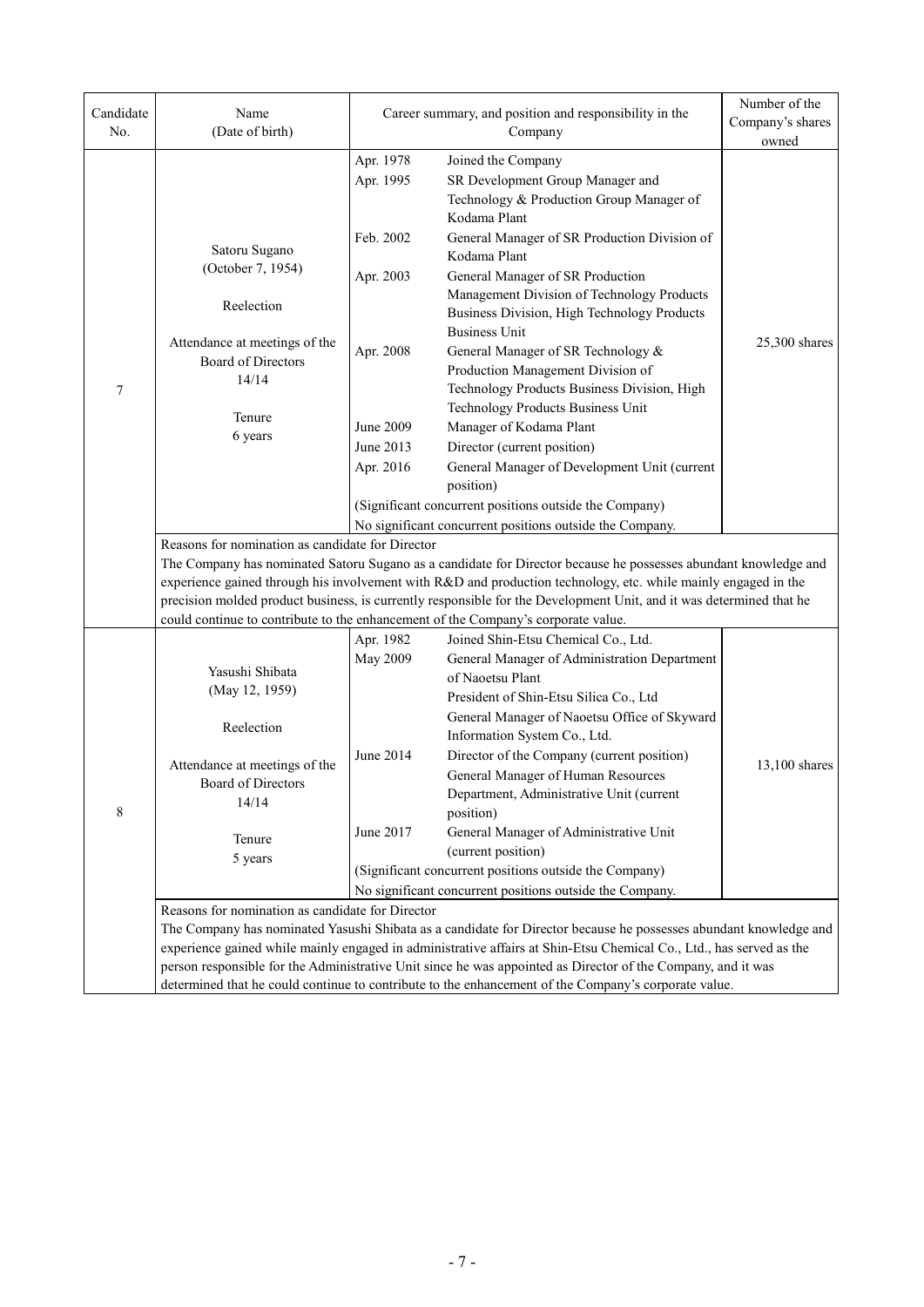| Candidate | Name                                                                                                            | Career summary, and position and responsibility in the | Number of the                                                                                                                                                                                                                           |                |  |  |
|-----------|-----------------------------------------------------------------------------------------------------------------|--------------------------------------------------------|-----------------------------------------------------------------------------------------------------------------------------------------------------------------------------------------------------------------------------------------|----------------|--|--|
| No.       | (Date of birth)                                                                                                 |                                                        | Company's shares<br>owned                                                                                                                                                                                                               |                |  |  |
|           |                                                                                                                 | Apr. 1981                                              | Joined the Company                                                                                                                                                                                                                      |                |  |  |
|           |                                                                                                                 | Feb. 1997                                              | International Sales Group Manager of                                                                                                                                                                                                    |                |  |  |
|           |                                                                                                                 |                                                        | Electronic Materials Business Unit                                                                                                                                                                                                      |                |  |  |
|           |                                                                                                                 | Nov. 2003                                              | Manager of Hong Kong Branch                                                                                                                                                                                                             |                |  |  |
|           | Naoki Kobayashi                                                                                                 | Mar. 2014                                              | General Manager of Sales Unit, Electronic                                                                                                                                                                                               |                |  |  |
|           | (November 29, 1956)                                                                                             |                                                        | Device Business Unit                                                                                                                                                                                                                    |                |  |  |
|           |                                                                                                                 |                                                        | President of Suzhou Shin-Etsu Polymer Co.,<br>Ltd. (current position)                                                                                                                                                                   |                |  |  |
|           | Reelection                                                                                                      |                                                        | President of Shin-Etsu Polymer Shanghai Co.,                                                                                                                                                                                            |                |  |  |
|           |                                                                                                                 |                                                        | Ltd. (current position)                                                                                                                                                                                                                 |                |  |  |
|           | Attendance at meetings of the                                                                                   | Apr. 2014                                              | General Manager of Sales & Marketing                                                                                                                                                                                                    | 4,100 shares   |  |  |
|           | <b>Board of Directors</b>                                                                                       |                                                        | Division I, Sales Unit of the Company                                                                                                                                                                                                   |                |  |  |
| 9         | 14/14                                                                                                           | June 2017                                              | Director (current position)                                                                                                                                                                                                             |                |  |  |
|           | Tenure                                                                                                          |                                                        | General Manager of Office of International                                                                                                                                                                                              |                |  |  |
|           | 2 years                                                                                                         |                                                        | Business, Sales Unit                                                                                                                                                                                                                    |                |  |  |
|           |                                                                                                                 | Apr. 2019                                              | General Manager of Office of Sales &                                                                                                                                                                                                    |                |  |  |
|           |                                                                                                                 |                                                        | Marketing Unit, Sales Unit (current position)                                                                                                                                                                                           |                |  |  |
|           |                                                                                                                 |                                                        | (Significant concurrent positions outside the Company)                                                                                                                                                                                  |                |  |  |
|           |                                                                                                                 |                                                        | President of Suzhou Shin-Etsu Polymer Co., Ltd.                                                                                                                                                                                         |                |  |  |
|           |                                                                                                                 |                                                        | President of Shin-Etsu Polymer Shanghai Co., Ltd.                                                                                                                                                                                       |                |  |  |
|           | Reasons for nomination as candidate for Director                                                                |                                                        |                                                                                                                                                                                                                                         |                |  |  |
|           |                                                                                                                 |                                                        | The Company has nominated Naoki Kobayashi as a candidate for Director because he possesses abundant experience                                                                                                                          |                |  |  |
|           |                                                                                                                 |                                                        | and knowledge gained while mainly engaged in the electronic device business and responsible for overseas offices and<br>the Sales Unit, is currently responsible for the Office of Sales & Marketing Unit in the Sales Unit, and it was |                |  |  |
|           |                                                                                                                 |                                                        | determined that he could continue to contribute to the enhancement of the Company's corporate value.                                                                                                                                    |                |  |  |
|           | Kan Ishihara                                                                                                    | June 1982                                              | Joined the Company                                                                                                                                                                                                                      |                |  |  |
|           | (April 14, 1956)                                                                                                | Apr. 2002                                              | General Manager of Compound Division                                                                                                                                                                                                    |                |  |  |
|           |                                                                                                                 | June 2005                                              | President of Shin-Etsu Polymer Europe B.V.                                                                                                                                                                                              |                |  |  |
|           | Reelection                                                                                                      | May 2013                                               | President of Shin-Etsu Finetech Co., Ltd.                                                                                                                                                                                               |                |  |  |
|           |                                                                                                                 |                                                        | (current position)                                                                                                                                                                                                                      |                |  |  |
|           | Attendance at meetings of the                                                                                   | June 2017                                              | Director of the Company (current position)                                                                                                                                                                                              | $6,600$ shares |  |  |
|           | <b>Board of Directors</b>                                                                                       |                                                        | (Significant concurrent positions outside the Company)                                                                                                                                                                                  |                |  |  |
| 10        | 14/14                                                                                                           | President of Shin-Etsu Finetech Co., Ltd.              |                                                                                                                                                                                                                                         |                |  |  |
|           | Tenure                                                                                                          |                                                        |                                                                                                                                                                                                                                         |                |  |  |
|           | 2 years                                                                                                         |                                                        |                                                                                                                                                                                                                                         |                |  |  |
|           | Reasons for nomination as candidate for Director                                                                |                                                        |                                                                                                                                                                                                                                         |                |  |  |
|           |                                                                                                                 |                                                        | The Company has nominated Kan Ishihara as a candidate for Director because he possesses abundant experience and                                                                                                                         |                |  |  |
|           |                                                                                                                 |                                                        | knowledge gained while mainly engaged in accounting, housing environment and living materials business and the                                                                                                                          |                |  |  |
|           |                                                                                                                 |                                                        | electronic device business and responsible for overseas offices, is currently responsible for a domestic sales subsidiary,                                                                                                              |                |  |  |
|           | and it was determined that he could continue to contribute to the enhancement of the Company's corporate value. |                                                        |                                                                                                                                                                                                                                         |                |  |  |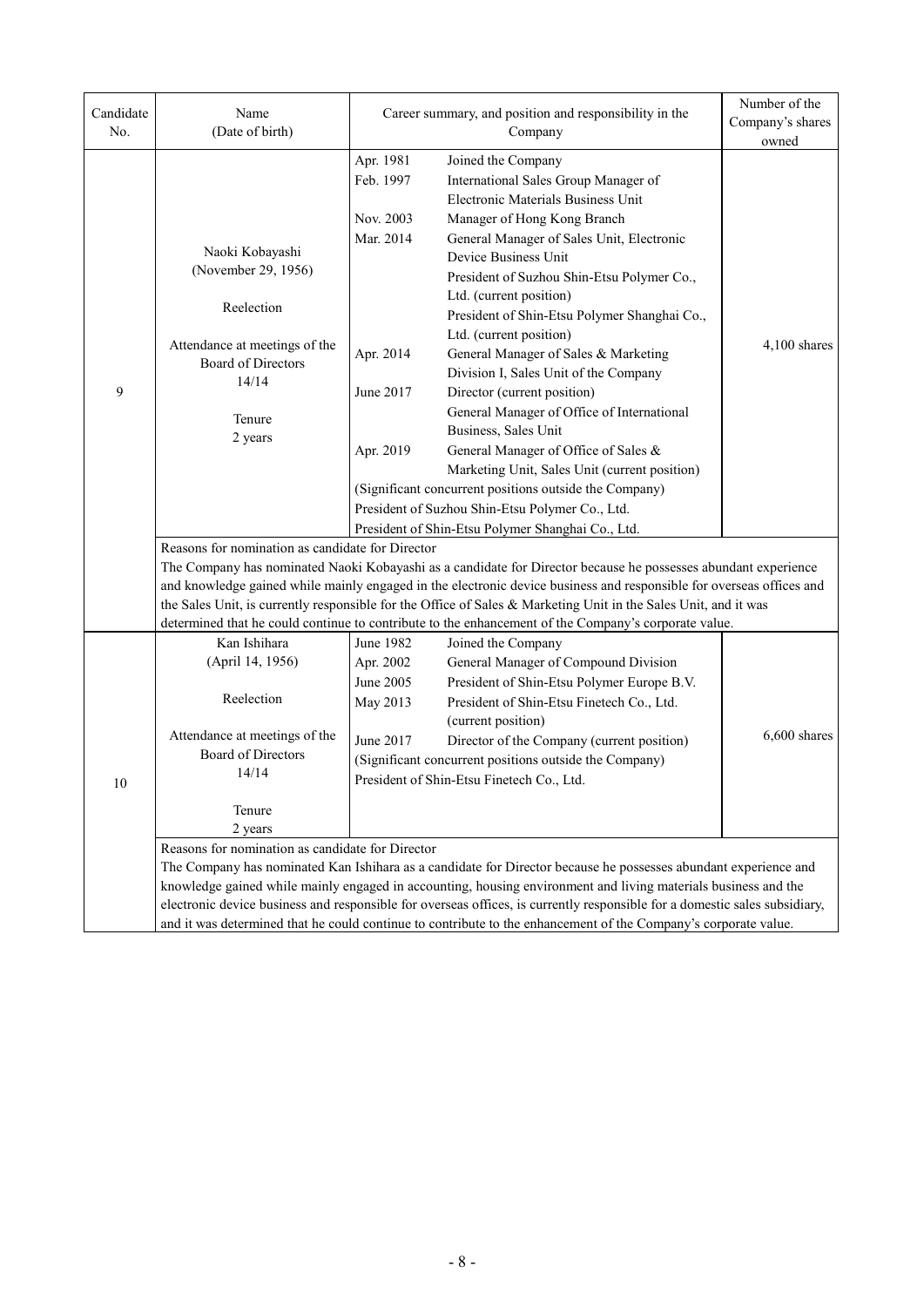| Candidate<br>No. | Name<br>(Date of birth)                                                                                           | Career summary, and position and responsibility in the                                             | Number of the<br>Company's shares<br>owned               |                |  |  |
|------------------|-------------------------------------------------------------------------------------------------------------------|----------------------------------------------------------------------------------------------------|----------------------------------------------------------|----------------|--|--|
|                  |                                                                                                                   | Jan. 1985                                                                                          | Joined the Company                                       |                |  |  |
|                  |                                                                                                                   | Apr. 1993                                                                                          | Manager of Group IV, Engineering Division                |                |  |  |
|                  | Mitsuo Sato                                                                                                       | Oct. 1995                                                                                          | <b>Construction Materials Technology Group</b>           |                |  |  |
|                  | (September 30, 1957)                                                                                              |                                                                                                    | Manager of Construction Materials Business               |                |  |  |
|                  |                                                                                                                   |                                                                                                    | Unit                                                     |                |  |  |
|                  | Reelection                                                                                                        | May 2002                                                                                           | General Manager of Extrusion Manufacturing               |                |  |  |
|                  |                                                                                                                   |                                                                                                    | Division, Tokyo Plant                                    |                |  |  |
|                  | <b>July 2007</b><br>Manager of Tokyo Plant<br>Attendance at meetings of the                                       |                                                                                                    |                                                          | $9,100$ shares |  |  |
|                  | Board of Directors                                                                                                | Oct. 2013                                                                                          | General Manager of Construction Materials                |                |  |  |
| 11               | 13/14                                                                                                             |                                                                                                    | Division                                                 |                |  |  |
|                  |                                                                                                                   | Apr. 2016                                                                                          | General Manager of Production Unit (current              |                |  |  |
|                  | Tenure                                                                                                            |                                                                                                    | position)                                                |                |  |  |
|                  | 2 years                                                                                                           | June 2017<br>Director (current position)<br>(Significant concurrent positions outside the Company) |                                                          |                |  |  |
|                  |                                                                                                                   |                                                                                                    |                                                          |                |  |  |
|                  |                                                                                                                   |                                                                                                    | No significant concurrent positions outside the Company. |                |  |  |
|                  | Reasons for nomination as candidate for Director                                                                  |                                                                                                    |                                                          |                |  |  |
|                  | The Company has nominated Mitsuo Sato as a candidate for Director because he possesses abundant knowledge and     |                                                                                                    |                                                          |                |  |  |
|                  | experience gained through his involvement in production technology and other business related to production while |                                                                                                    |                                                          |                |  |  |

is involvement in production technology and other business related to produ mainly engaged in the housing environment and living materials business, is currently responsible for the Production Unit, and it was determined that he could continue to contribute to the enhancement of the Company's corporate value.

Notes: 1. Naoki Kobayashi holds concurrent positions as President of Suzhou Shin-Etsu Polymer Co., Ltd. and President of Shin-Etsu Polymer Shanghai Co., Ltd., both of which are subsidiaries of the Company. The Company is engaged in transactions with Suzhou Shin-Etsu Polymer Co., Ltd. that include the sale of materials and the purchase of products and with Shin-Etsu Polymer Shanghai Co., Ltd. that include product sales. Kan Ishihara holds a concurrent position as President of Shin-Etsu Finetech Co., Ltd., a subsidiary of the Company, and

the Company is engaged in transactions with Shin-Etsu Finetech Co., Ltd. that include product sales.

Each company mentioned above is engaged in the same type of business as the Company.

There is no special interest between any other candidates and the Company.

- 2. The position and responsibility of the candidates who have served as persons executing business at Shin-Etsu Chemical Co., Ltd., the parent company of the Company, and its subsidiaries, etc. in the past five years are provided in the "Career summary, and position and responsibility in the Company" section above.
- 3. Shigemichi Todoroki and Osamu Miyashita are candidates for outside Director.
- 4. The Company has submitted notification to Tokyo Stock Exchange, Inc. that Shigemichi Todoroki has been appointed as an independent officer. If the reelection of Shigemichi Todoroki is approved at this Meeting, the Company plans to continue his designation as an independent officer.
- 5. If Osamu Miyashita is elected as outside Director, the Company plans to notify to Tokyo Stock Exchange, Inc. of his designation as an independent officer.
- 6. Limited liability agreements with candidates

The Company has set forth in its Articles of Incorporation that it may enter into an agreement with outside Directors limiting their liability to the scope set forth in the provisions of Article 427, paragraph 1 of the Companies Act.

The Company has entered into an agreement with outside Director candidate Shigemichi Todoroki limiting his liability according to the provisions of Article 427, paragraph 1 of the Companies Act. If Shigemichi Todoroki is reelected as an outside Director, the Company plans to renew the aforementioned limited liability agreement with him. Furthermore, if Osamu Miyashita is elected as an outside Director, the Company plans to enter into the aforementioned limited liability agreement with him.

The details of the limited liability agreement are summarized as follows:

The maximum amount of liability for damages under the agreement shall be the minimum liability amount provided for under laws and regulations.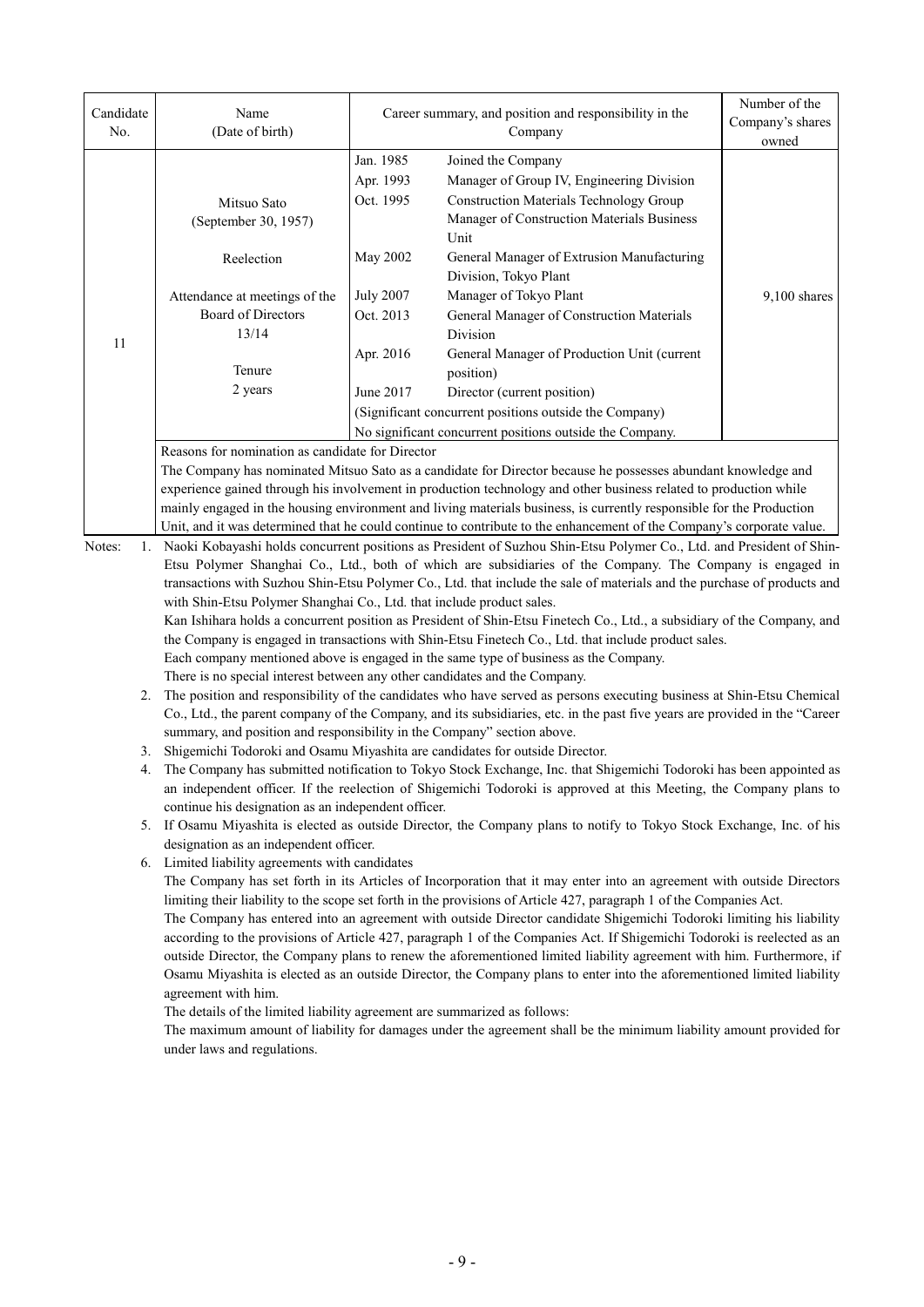#### **Proposal No. 3:** Election of 1 Audit & Supervisory Board Member

At the conclusion of this Meeting, the term of office of Audit & Supervisory Board Member Sachihito Hosogi will expire.

Therefore, the Company proposes the election of 1 Audit & Supervisory Board Member.

In addition, the consent of the Audit & Supervisory Board has been obtained for this proposal.

The candidate for Audit & Supervisory Board Member is as follows:

| Name                          |                                                          |                                                          | Number of the |  |  |
|-------------------------------|----------------------------------------------------------|----------------------------------------------------------|---------------|--|--|
| (Date of birth)               |                                                          | Company's shares                                         |               |  |  |
|                               |                                                          |                                                          | owned         |  |  |
| Sachihito Hosogi              | Apr. 1975                                                | Joined Shin-Etsu Chemical Co., Ltd.                      |               |  |  |
| (May 18, 1949)                | Aug. 1992                                                | Manager of Silicone Division II, Osaka Branch            |               |  |  |
|                               | Aug. 1995                                                | Assistant General Manager of Silicone Division II, Osaka |               |  |  |
| Reelection                    |                                                          | <b>Branch</b>                                            |               |  |  |
| Outside                       | Jan. 1996                                                | Assistant General Manager of Silicone Division, Osaka    |               |  |  |
|                               |                                                          | <b>Branch</b>                                            |               |  |  |
| Attendance at meetings of the | Aug. 1996                                                | General Manager of New Functional Materials Department   |               |  |  |
| <b>Board of Directors</b>     | Nov. 2004                                                | General Manager of Special Functional Products           | - shares      |  |  |
| 14/14                         |                                                          | Department                                               |               |  |  |
|                               | June 2015                                                | Audit & Supervisory Board Member of the Company          |               |  |  |
| Attendance at meetings of the |                                                          | (current position)                                       |               |  |  |
| Audit & Supervisory Board     |                                                          | (Significant concurrent positions outside the Company)   |               |  |  |
| 18/18                         | No significant concurrent positions outside the Company. |                                                          |               |  |  |
|                               |                                                          |                                                          |               |  |  |
| Tenure                        |                                                          |                                                          |               |  |  |
| 4 years                       |                                                          |                                                          |               |  |  |

Reasons for nomination as candidate for outside Audit & Supervisory Board Member

The Company has nominated Sachihito Hosogi as a candidate for outside Audit & Supervisory Board Member because he has abundant experience in company operations, and it was determined that such knowledge and experience can be continuously utilized to strengthen the Company's audit system.

Sachihito Hosogi has never been directly involved in the management of a company. However, the Company has judged that he will appropriately fulfill his duties as an outside Audit & Supervisory Board Member based on his possession of sufficient insight to monitor corporate management, having knowledge and experience from extensive business over many years. Furthermore, Sachihito Hosogi is currently an outside Audit & Supervisory Board Member of the Company. His tenure since assuming office as outside Audit & Supervisory Board Member has been four years.

Notes: 1. There is no special interest between the candidate and the Company.

- 2. Sachihito Hosogi is a candidate for outside Audit & Supervisory Board Member.
- 3. Sachihito Hosogi has served as a person executing business at Shin-Etsu Chemical Co., Ltd., which is the parent company of the Company, in the past five years, and his position and responsibility are provided in the "Career summary and position in the Company" section above.
- 4. Limited liability agreements with candidates

The Company has set forth in its Articles of Incorporation that it may enter into an agreement with outside Audit & Supervisory Board Members limiting their liability to the scope set forth in the provisions of Article 427, paragraph 1 of the Companies Act.

The Company has entered into an agreement with outside Audit & Supervisory Board Member candidate Sachihito Hosogi limiting his liability according to the provisions of Article 427, paragraph 1 of the Companies Act. If Sachihito Hosogi is reelected as an outside Audit & Supervisory Board Member, the Company plans to renew the aforementioned limited liability agreement with him.

The details of the limited liability agreement are summarized as follows:

The maximum amount of liability for damages under the agreement shall be the minimum liability amount provided for under laws and regulations.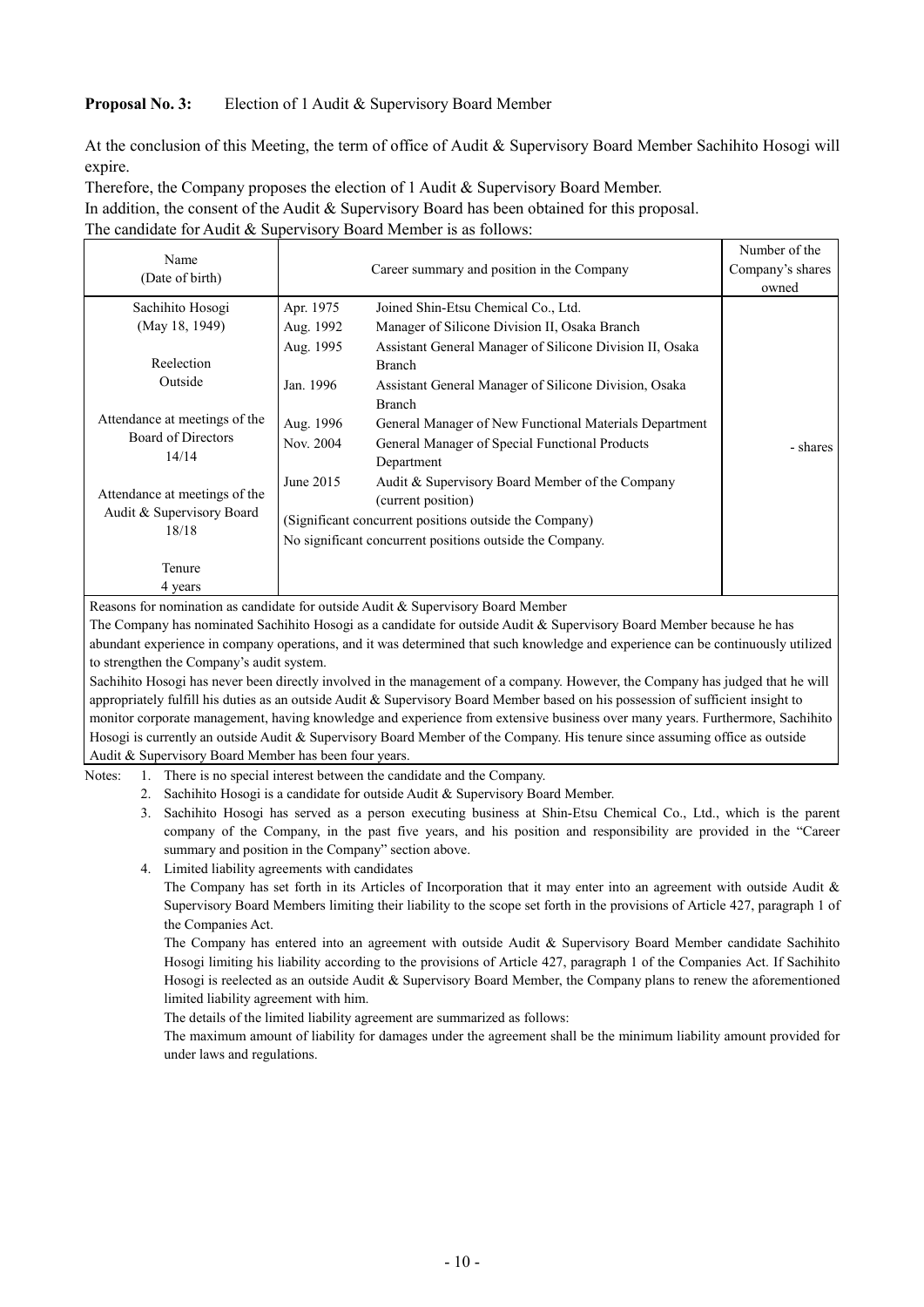(Reference)

## Independence Criteria for Outside Officers

The Company stipulates that the criteria for determining independence of the Company's outside officers is that they are persons who do not fall under any of the items listed below.

- 1. Persons executing business (meaning Directors (excluding outside Directors), Executive Officers, Corporate Officers, the equivalents thereof and employees; the same applies hereinafter) of the Company, and the parent company, subsidiaries and associates (including fellow subsidiaries; the same applies hereinafter) of the Company
- 2. Audit & Supervisory Board Members of the Company's parent company
- 3. The Company's major business partners and persons for whom the Company is a major business partner (in the case of a corporation, etc., persons executing business of said corporation, etc.)
- 4. Persons who receive a large sum of remuneration for providing specialized services or consulting services related to law, finance, tax, etc. (in the case of a corporation, etc., who belong to said corporation, etc.)
- 5. Persons who have received a large sum of donations from the Company (in the case of a corporation, etc., persons executing business of said corporation, etc.)
- 6. Persons who have recently fallen under items 1 through 5 above
- 7. Relatives within the second degree of kinship of the persons listed below (limited to important persons (Note))
	- (1) Persons executing business of the Company, and the parent company, subsidiaries and associates of the Company (including accounting advisors of a subsidiary in the case an outside Audit & Supervisory Board Member is designated as an independent officer)
	- (2) Persons listed in items 2 through 5 above
	- (3) Persons who have recently fallen under items (1) or (2) above
- Note: "Important persons" are:
	- (a) In the case of persons executing business, Directors (excluding outside Directors), Executive Officers, Corporate Officers and employees in senior management positions of General Manager or higher.
	- (b) Certified Public Accountants who belong to an audit firm or an accounting firm, attorneys who belong to a law firm, and council members, directors, auditors, etc. who belong to an incorporated foundation, an incorporated association, and educational corporation or other corporation.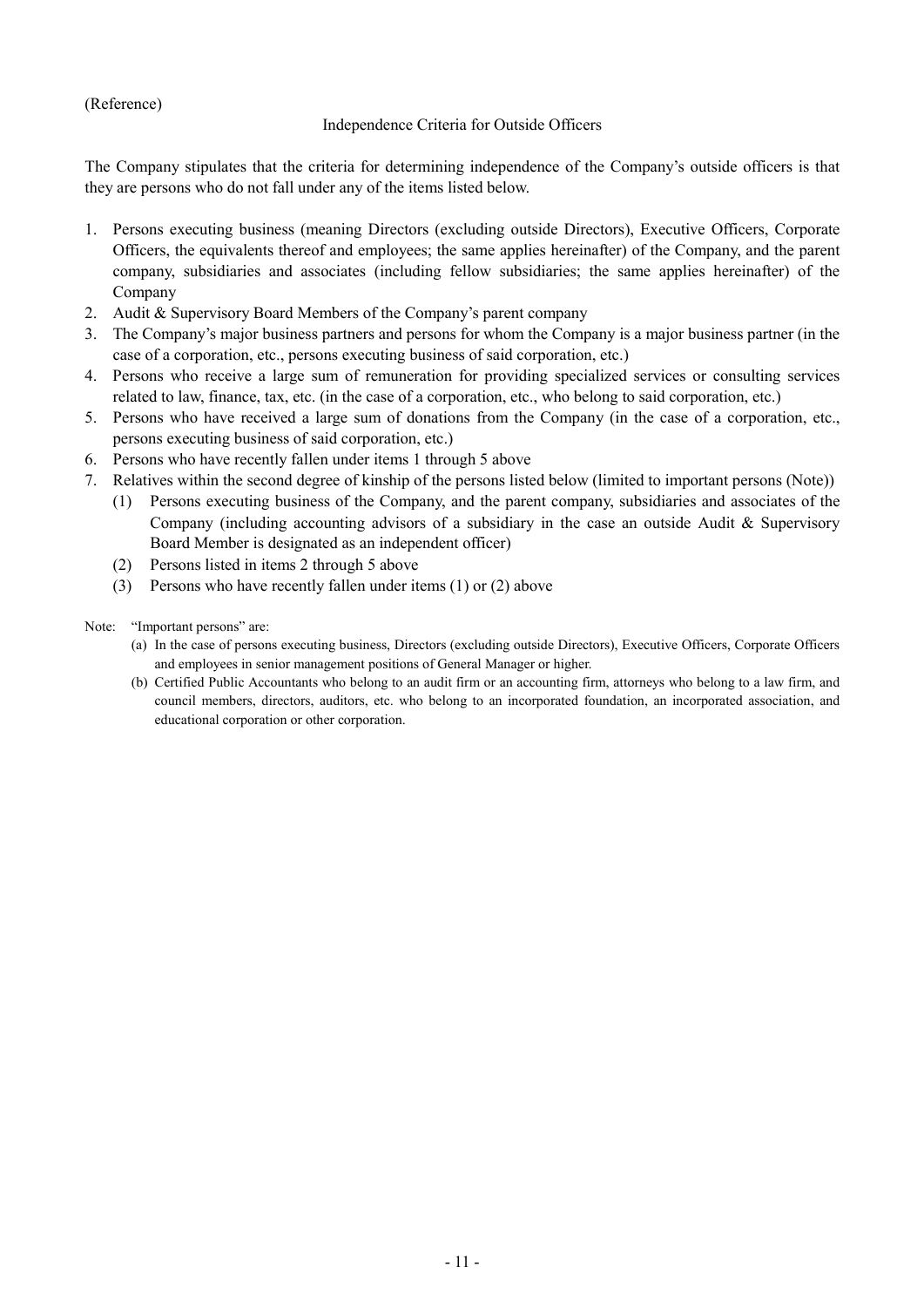## **Proposal No. 4:** Delegation of Determination of Subscription Requirements for Stock Acquisition Rights to Be Issued as Stock Options to Employees of the Company and Directors of Subsidiaries of the Company to the Board of Directors of the Company

The Company asks for the shareholders' approval to delegate the determination of the subscription requirements for stock acquisition rights to be issued as stock options to employees of the Company and directors of subsidiaries of the Company to the board of directors of the Company (hereinafter referred to as the "Board of Directors") in accordance with the provisions of Articles 236, 238 and 239 of the Companies Act.

- 1. Reasons for issuing stock acquisition rights with particularly favorable terms and conditions: For the purpose of further enhancing the willingness and morale to contribute to the long-term increase of corporate value of the Company's group, and seeking to increase the corporate value of the Company's group, the Company would like to issue stock acquisition rights to employees of the Company and directors of subsidiaries of the Company without requiring the payment of monies.
- 2. Features and the maximum number of stock acquisition rights, etc. of which the Board of Directors will be authorized to determine subscription requirements, based on the matters to be determined at this Meeting:
	- (1) The maximum number of stock acquisition rights of which the Board of Directors will be authorized to determine subscription requirements based on the delegation

The maximum number of stock acquisition rights specified in item (3) below shall be one thousand nine hundred (1,900).

The maximum total number of shares of common stock of the Company to be delivered upon exercise of stock acquisition rights shall be one hundred and ninety thousand (190,000). If the number of shares to be granted is adjusted as prescribed in item (3) below, however, the adjusted number of shares to be granted shall be the product of the number of shares to be granted after adjustment multiplied by the abovementioned maximum number of stock acquisition rights.

- (2) No payment of monies shall be required for the stock acquisition rights of which the Board of Directors will be authorized to determine subscription requirements based on the delegation.
- (3) Features of stock acquisition rights of which the Board of Directors will be authorized to determine subscription requirements based on the delegation
	- (a) Class and number of shares underlying stock acquisition rights

The class of shares underlying stock acquisition rights shall be common stock, and the number of shares underlying each stock acquisition right (hereinafter referred to as the "Number of Shares to Be Granted") shall be one hundred (100).

If, however, the Company either effects a share split of its common stock (including allotment of its shares of common stock without contribution; the same shall apply to the share split described hereinafter) or effects a consolidation of its shares of common stock, after the date of resolution of the Meeting of Shareholders (hereinafter referred to as the "Resolution Date"), the Number of Shares to Be Granted shall be adjusted according to the formula described below. Fractions of less than one (1) share resulting from such adjustments shall be rounded down.

| Number of Shares to Be   |  | Number of Shares to Be    | Ratio of share split or share |
|--------------------------|--|---------------------------|-------------------------------|
| Granted after adjustment |  | Granted before adjustment | consolidation                 |

In addition to the above, if, after the Resolution Date, any event that would force the Company to adjust the Number of Shares to Be Granted occurs, the Company shall make appropriate adjustments to the Number of Shares to Be Granted within a reasonable range.

(b) Amount of assets to be contributed upon exercise of stock acquisition rights

The amount of assets to be contributed upon the exercise of each stock acquisition right shall be the amount obtained by multiplying the amount to be paid in for one (1) share to be delivered upon exercise of stock acquisition rights (hereinafter referred to as the "Exercise Price") by the Number of Shares to Be Granted.

The Exercise Price shall be the higher of either the product of the multiplication of the average of daily closing price of the common stock of the Company in regular trading on the Tokyo Stock Exchange (hereinafter referred to as the "Closing Price") during the month (excluding dates on which no trade is made) immediately prior to the month containing the date on which stock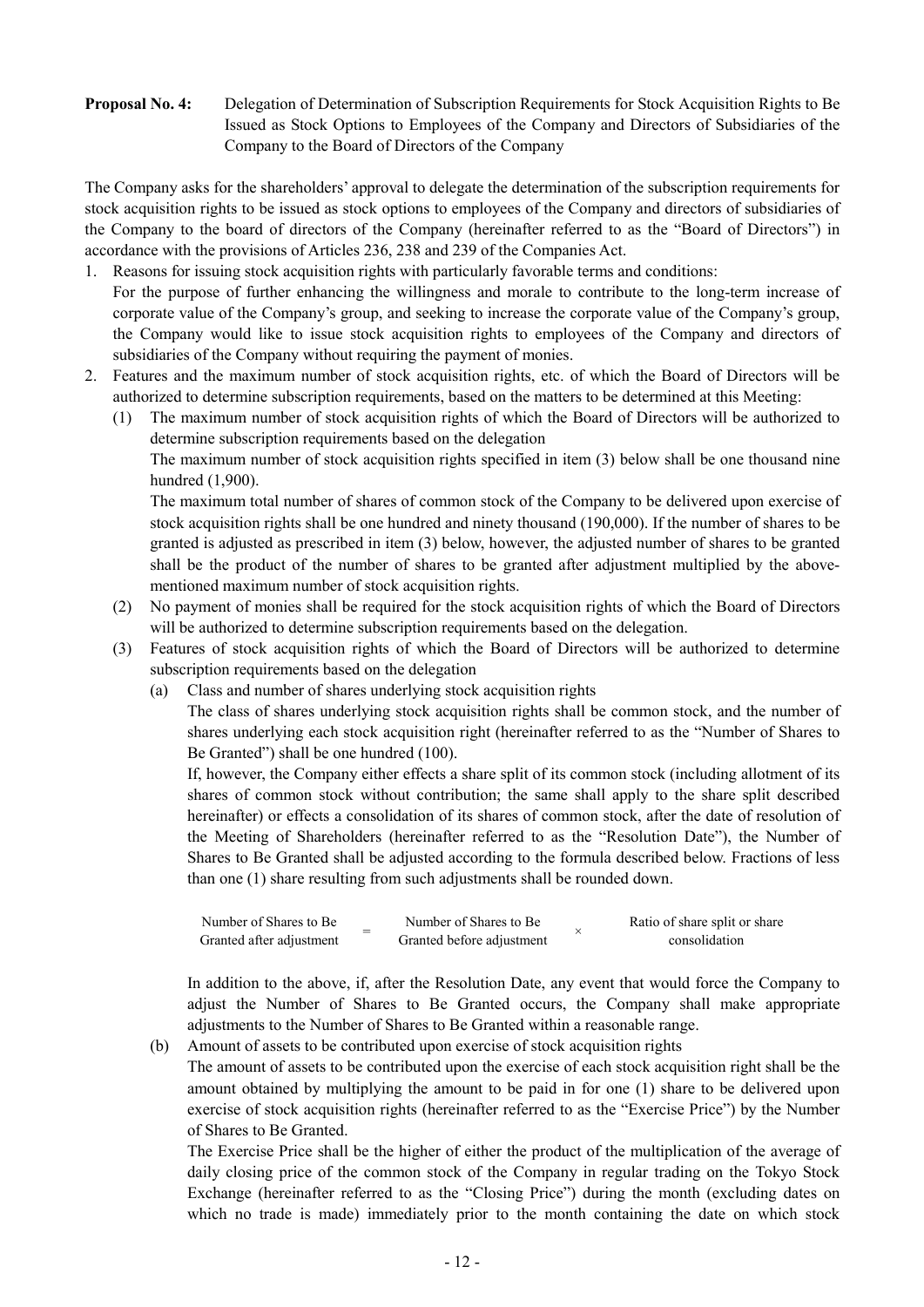acquisition rights are allotted (hereinafter referred to as the "Allotment Date") by 1.025, with any fractions of less than ¥1 to be rounded up; or the Closing Price on the Allotment Date (or in the event that there is no Closing Price on that date, the Closing Price of the immediately preceding day on which the Company's common stock were traded).

If the Company either effects a share split or a consolidation of its shares of common stock after the Allotment Date, the Exercise Price shall be adjusted according to the formula described below. Fractions of less than ¥1 resulting from such adjustments shall be rounded up.



If, after the Allotment Date, the Company issues new shares of common stock or disposes of shares of treasury stock thereof of the Company at a price lower than the market price (excluding the sale of shares of treasury stock pursuant to the provisions of Article 194 of the Companies Act ["Demand for Sale of Shares Less than One Unit by Holders of Shares Less than One Share Unit"], the conversion of securities that shall or may be converted to shares of common stock of the Company, or the exercise of stock acquisition rights with which the delivery of shares of common stock of the Company can be requested [including bonds with stock acquisition rights]), the Exercise Price shall be adjusted according to the formula described below. Fractions of less than ¥1 resulting from such adjustments shall be rounded up.

| Exercise Price      | Exercise Price | Number of issued     | Number of newly<br>issued shares |        | Payment amount<br>per share |  |  |
|---------------------|----------------|----------------------|----------------------------------|--------|-----------------------------|--|--|
| after<br>adiustment | $=$            | hefore<br>adiustment |                                  | shares | Market price                |  |  |
|                     |                |                      |                                  |        |                             |  |  |

Number of issued shares + Number of newly issued shares

In the formula above, "Number of issued shares" is the total number of shares of common stock issued by the Company excluding the number of treasury shares of common stock owned by the Company. In the case of the Company's disposal of treasury stock, "Number of newly issued shares" shall be replaced with "Number of treasury stock to be disposed of."

In addition to the above, if, after the Allotment Date, any event that would force the Company to adjust the Exercise Price occurs, the Company shall make appropriate adjustments to the Exercise Price within a reasonable range.

(c) Period during which stock acquisition rights may be exercised

From the day following the 2-year anniversary of the Allotment Date to March 31, 2025

- (d) Matters concerning increases in capital and capital reserve when shares are issued upon exercise of stock acquisition rights
	- i. The amount of capital to be increased by the issuance of shares upon exercise of stock acquisition rights shall be one-half of the maximum amount of increase in capital etc., which is calculated in accordance with Article 17, paragraph 1 of the Corporate Accounting Rules. Fractions of less than ¥1 resulting from such calculation shall be rounded up.
	- ii. The amount of capital reserve to be increased by the issuance of shares upon exercise of stock acquisition rights shall be the amount obtained by subtracting the amount of capital to be increased as prescribed in (i) above from the maximum amount of increase in capital etc. described in (i) above.
- (e) Restriction on acquisition of stock acquisition rights by transfer Any acquisition of stock acquisition rights by transfer shall be subject to the approval by a resolution of the Board of Directors.
- (f) Conditions for exercise of stock acquisition rights
	- i. If a person granted stock acquisition rights or his or her heir has waived the stock acquisition rights, the stock acquisition rights cannot be exercised.
	- ii. If a person granted stock acquisition rights no longer falls under any of the following items, the person granted stock acquisition rights may exercise stock acquisition rights only yet to be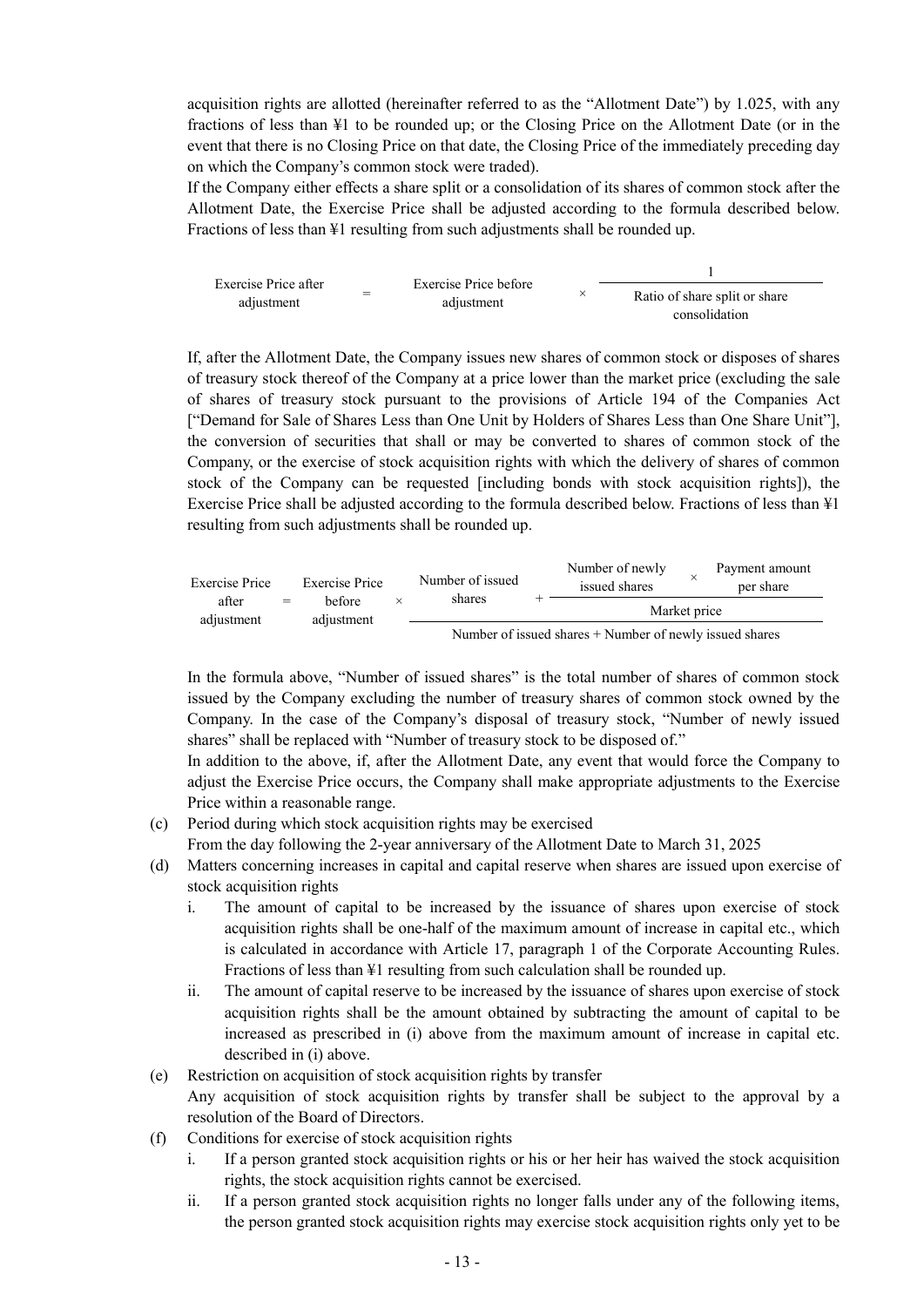exercised until the earlier of the date two years after the person no longer falls under any of the following items, or March 31, 2025.

- a. A director or audit & supervisory board member, employee, adviser, counselor or temporary employee of the Company
- b. A director or audit & supervisory board member or employee of a subsidiary of the Company or a subsidiary of the Company's parent company
- iii. An heir of a person granted stock acquisition rights may exercise the stock acquisition rights for only six months (up until March 31, 2025) from the day the stock acquisitions rights were succeeded in accordance with the provisions of the Civil Code.
- iv Other conditions are as set forth in the agreement for allotment of stock acquisition rights, which is concluded between the Company and the person granted stock acquisition rights, based on a resolution made by the Board of Directors of the Company.
- (g) Provisions for acquisition of stock acquisition rights
	- i. In the event that a proposal for a merger agreement under which the Company shall become a ceasing company, a proposal for a company split agreement or company split plan under which the Company shall become a splitting company, or a proposal for a share exchange agreement or share transfer plan under which the Company shall become a wholly-owned subsidiary is approved at a shareholders' meeting of the Company (or in any of the above cases, when an approval at a shareholders' meeting of the Company is not required, and an approval at a Board of Directors' meeting is made), the Company may acquire the stock acquisition rights without consideration at the date separately specified by the Board of Directors of the Company.
	- ii. If a person granted stock acquisition rights or his or her heir can no longer exercise the stock acquisition rights pursuant to (f) above, the Company may acquire the stock acquisition rights without consideration at the date separately specified by the Board of Directors of the Company.
- (h) In the event where the Company engages in a merger (limited to the case where the Company ceases to exist after the merger), absorption-type company split, incorporation-type company split, share exchange, or share transfer (hereinafter collectively referred to as the "Reorganization Actions"), the Company shall deliver to the holders of the remaining stock acquisition rights at the time the Reorganization Actions take effect (hereinafter referred to as the "Remaining Stock Acquisition Rights") the stock acquisition rights of the relevant stock companies listed in Article 236, paragraph 1, item (viii) - (a) through (e) of the Companies Act (hereinafter referred to as the "Reorganized Company"), in each case in accordance with the conditions set forth below. In this event, the Remaining Stock Acquisition Rights shall become extinct and new stock acquisition rights in the Reorganized Company shall be issued. However, the foregoing shall be on the condition that delivery of such stock acquisition rights by the Reorganized Company in accordance with the following conditions is included in the absorption-type merger agreement, consolidationtype merger agreement, absorption-type company split agreement, incorporation-type company split plan, share exchange agreement or share transfer plan.
	- i. Number of stock acquisition rights of the Reorganized Company to be delivered The same number of such stock acquisition rights as the number of the Remaining Stock Acquisition Rights possessed by each holder of the Company's stock acquisition rights shall be delivered.
	- ii. Class of shares of the Reorganized Company underlying stock acquisition rights Class of shares underlying stock acquisition rights shall be common stock of the Reorganized Company.
	- iii. Number of shares of the Reorganized Company underlying stock acquisition rights The number of shares shall be determined in the same manner as (a) above taking into consideration the conditions and other factors concerning the Reorganization Actions.
	- iv. Amount of assets to be contributed upon exercise of stock acquisition rights The amount of assets to be contributed upon exercise of each stock acquisition right to be delivered shall be the amount obtained by multiplying the amount to be paid in after reorganization, which is adjusted taking into consideration the conditions and other factors